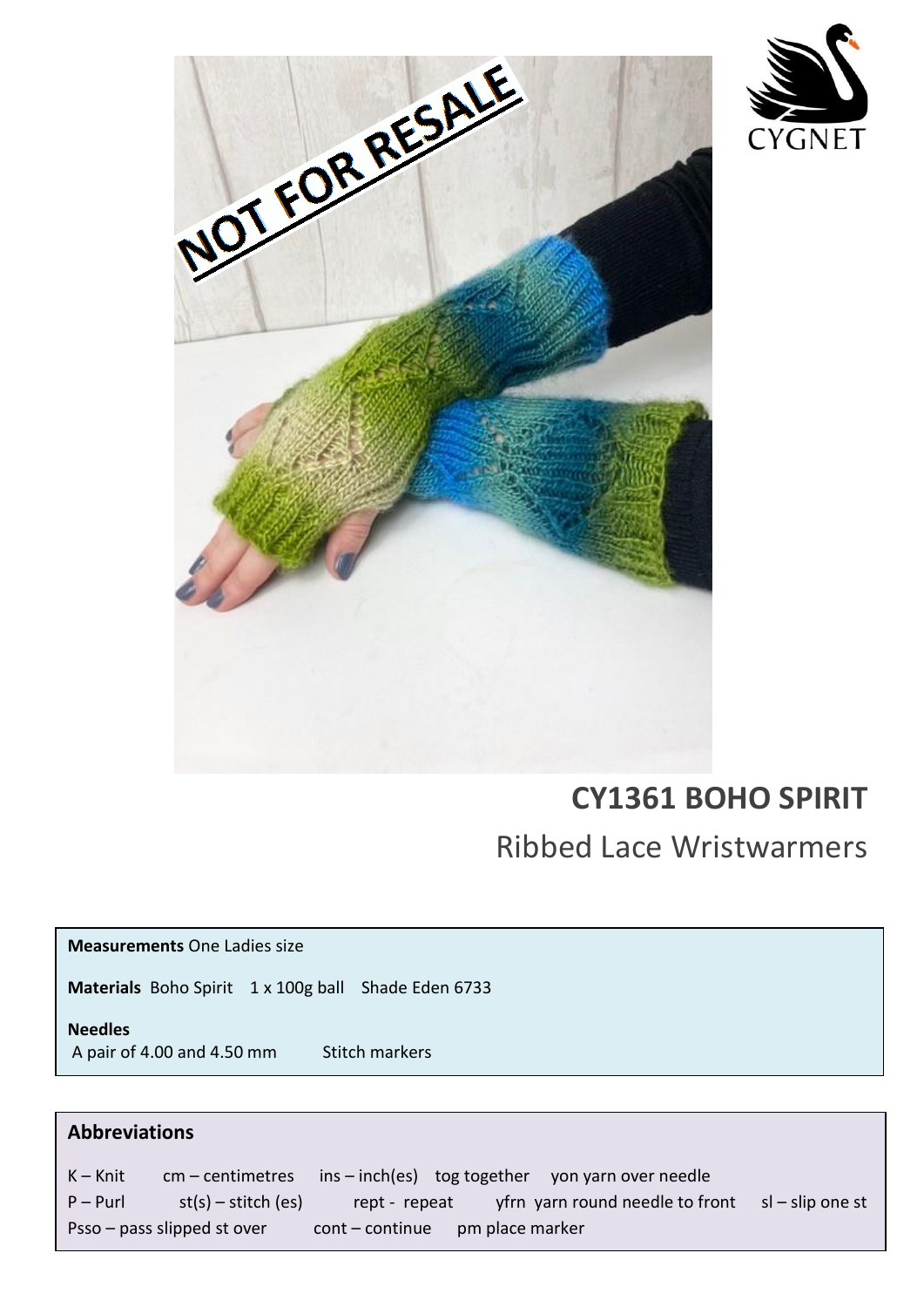### **Make 2 (both alike)**

Using 4.00 mm needles cast on 51 sts. **1 st row**: K1 [P2, K2] 12 times, P2 **2nd row**: K2 [P2, K2] 12 times, P1.

Repeat the last 2 rows 3 times more. Change to 4.50 mm needles.

#### **Commence Pattern**

**Next row**: K1 [P2, K2] twice, pm, K6, K2tog, yfrn, k1, yf, sl 1, k1, psso, K6, pm, P1, [K2, P2] to end.

**Next row**: K2 [P2, K2] 5 times, P2, k1, P7, K1, P1, K1, P7, [P2, K2] twice, P1.

These 2 rows keep continuity of 2 x 2 rib for first 9 sts, sets the front pattern panel over 17 sts between markers and 25 sts in 2 x 2 rib at the end of the row.

Cont in pattern as set working from 3<sup>rd</sup> row of pattern panel then repeating rows 1 to 24 until 3 completed diamonds have been worked. Change to 4.00 mm needles and work 8 rows in 2 x 2 rib as set by first 2 rows. Cast off loosely in rib.

Cont in pattern as set working from 3<sup>rd</sup> row of pattern panel then repeating rows 1 to 24 until 3 completed diamonds have been worked. Work 8 rows in 2 x 2 rib as set by first 2 rows. Cast off in rib.

#### **Pattern Panel (over 17 sts)**

**1 st row** K6, K2tog, yf, K1, yf, sl 1, K1, psso, K6.

**2 nd row** P7, K1, P1, K1, P7

**3 rd row** K5 K2tog, yfrn, P1, K1, P1, yon, sl 1, K1, psso K5.

**4 th row** As 2nd row

**5 th row** K4, K2tog, yf [K1, P1] twice k1, yf, sl 1, K1, psso, K4.

**6 th row** P5, K1, [P1, K1] 3 times, P5.

**7 th row** K3, k2tog, yfrn [P1, K1] 3 times, P1, yon, sl 1, K1, psso, K3.

**8 th row** As 6th row

**9 th row** K2, K2tog, yf, [K1, P1] 4 times, K1, yf, sl 1, K1, psso, K2.

**10th row** P3, K1, [P1, K1] 5 times, P3.

**11th row** K1, K2tog, yfrn, [P1, K1] 5 times, P1, yon, sl 1, K1, psso, K1.

 $12^{th}$  **row** as  $10^{th}$  row.

**13th row** K1, yf, sl 1, K1, psso, [P1, K1] 5 times, P1, K2tog, yf, K1.

**14th row** As 10th row.

**15th row** K2, yf, sl 1, K1, psso, [K1, P1] 4 times, K1, K2tog, yf, K2.

**16th row** As 6th row

**17th row** K3, yf, sl 1, K1, psso, [P1, K1] 3 times, P1, K2tog, yf, K3.

 $18<sup>th</sup>$  **row** As  $6<sup>th</sup>$  row.

 $19<sup>th</sup>$  row K4, yf, sl 1, K1, psso, [K1, P1] twice, K1, K2tog, yf, K4.

**20th row** As 2nd row

**21st row** K5, yf, sl 1, K1, psso, P1, K1, P1, K2tog, yf, K5.

**22nd row** As 2nd row.

**23rd row** K6, yf, sl 1, K1, psso, K1, K2tog, yf, K6.

**24th row** Purl

Repeat these 24 rows.

#### **Finishing Off**

Join seam on each piece, leaving an opening for thumb 5 cm below cast on edge of one piece and another opening for thumb on other hand 5 cm below cast off edge.